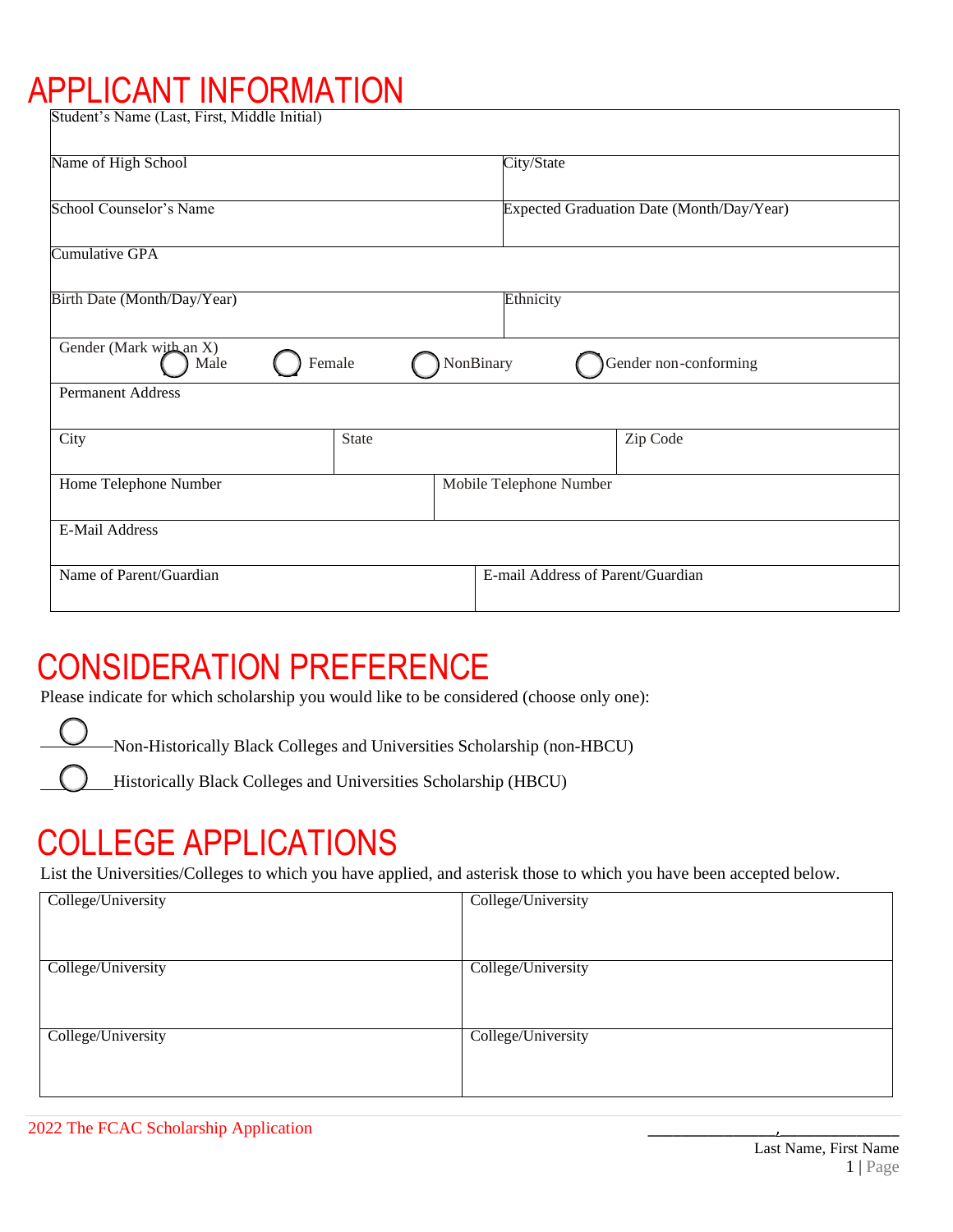# EXTRA CURRICULAR ACTIVITIES

List the major extracurricular activities (school and community) that you have participated in during high school. *Be certain to highlight any leadership positions held.* 

(You may use one additional separate sheet of paper, if necessary)

| Activities | Positions Held/Honors |
|------------|-----------------------|
|            |                       |
|            |                       |
|            |                       |

#### COMMUNITY SERVICE

List the major community service (school and community) that you have participated in during high school. *Be certain to highlight any leadership positions held.*

(You may use one additional separate sheet of paper, if necessary)

| Community Service Organization Name | Position Held & Brief<br>Description of<br>Responsibilities | Number of Community<br>Service<br>Hours Completed |
|-------------------------------------|-------------------------------------------------------------|---------------------------------------------------|
|                                     |                                                             |                                                   |
|                                     |                                                             |                                                   |
|                                     |                                                             |                                                   |

Number of Community Service Hours Completed**: \_\_\_\_\_\_\_\_\_\_\_**

## EMPLOYMENT HISTORY

List your work experience. (You may use one additional separate sheet of paper, if necessary)

| Employer | Position Held & Brief Description of<br>Responsibilities | Dates of Employment | Hours per Week |
|----------|----------------------------------------------------------|---------------------|----------------|
|          |                                                          |                     |                |
|          |                                                          |                     |                |
|          |                                                          |                     |                |
|          |                                                          |                     |                |
|          |                                                          |                     |                |
|          |                                                          |                     |                |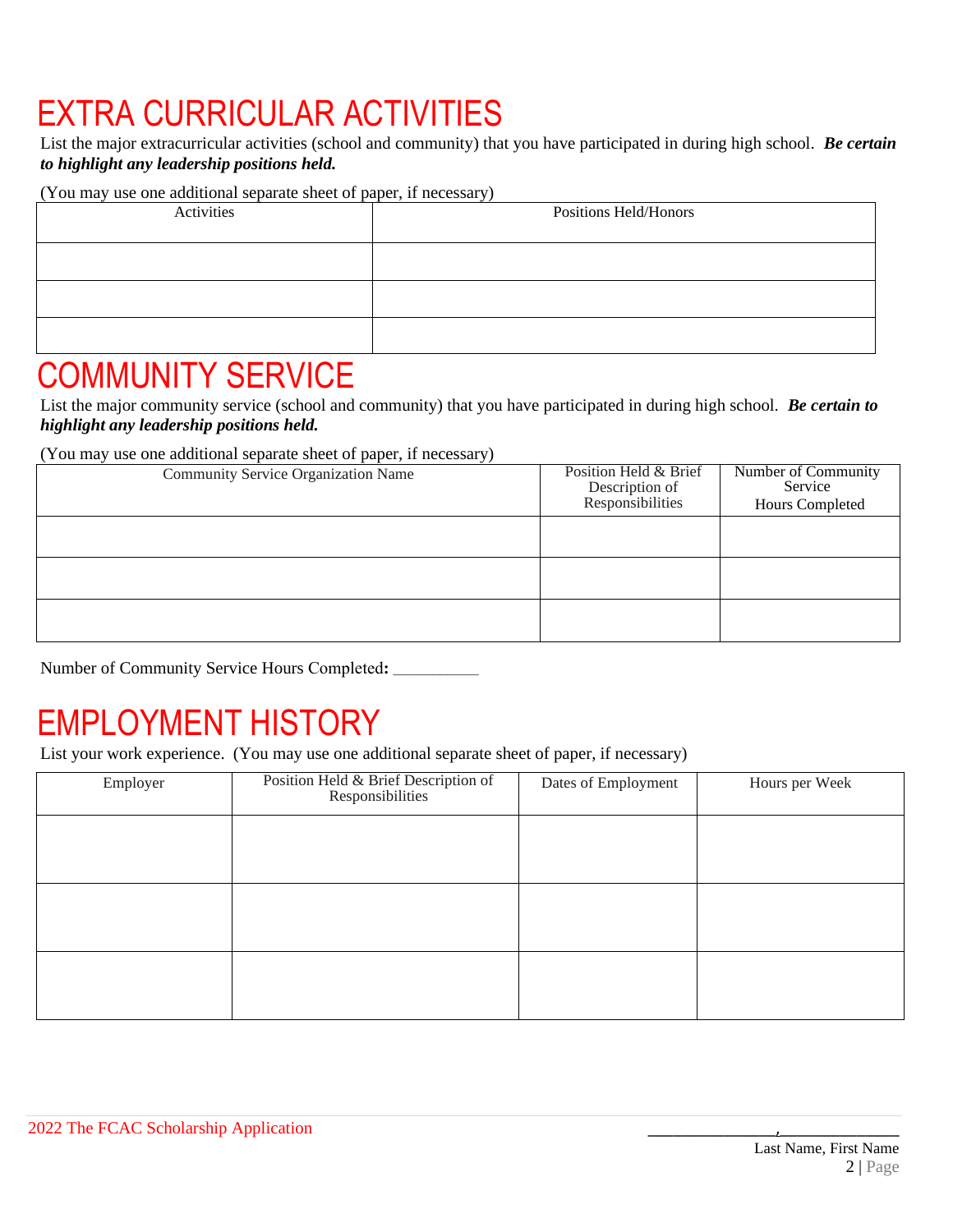# LETTER OF RECOMMENDATION

*To the Recommending School Official (e.g. principal, assistant principal, counselor, teacher, advisor, organization lead or athletic coach)*: The student listed herein is applying for a scholarship from The Federal City Alumnae Chapter of Delta Sigma Theta Sorority, Inc. We would appreciate your candid assessment of the applicant's academic performance, maturity, oral and written communication skills, collaboration, critical thinking, creativity, leadership skills, and interpersonal skills. In your letter of recommendation, please also include the length of your acquaintance with the applicant, the subject or courses taught, dates of instruction, and a telephone number where you may be reached. Your letter of recommendation should be prepared on official stationery and include your signature. You may return your letter of recommendation to the applicant for inclusion in the applicant's packet, or mail it directly on or before the deadline **(must be emailed no later than 11:59PM on Friday, March 25, 2022 to scholarship@thefcacdst.org OR postmarked no later than Friday, March 25, 2022) to:**

**Scholarship Committee The Federal City Alumnae Chapter Delta Sigma Theta Sorority, Inc. P.O. Box 1605 Washington, D.C. 20013**